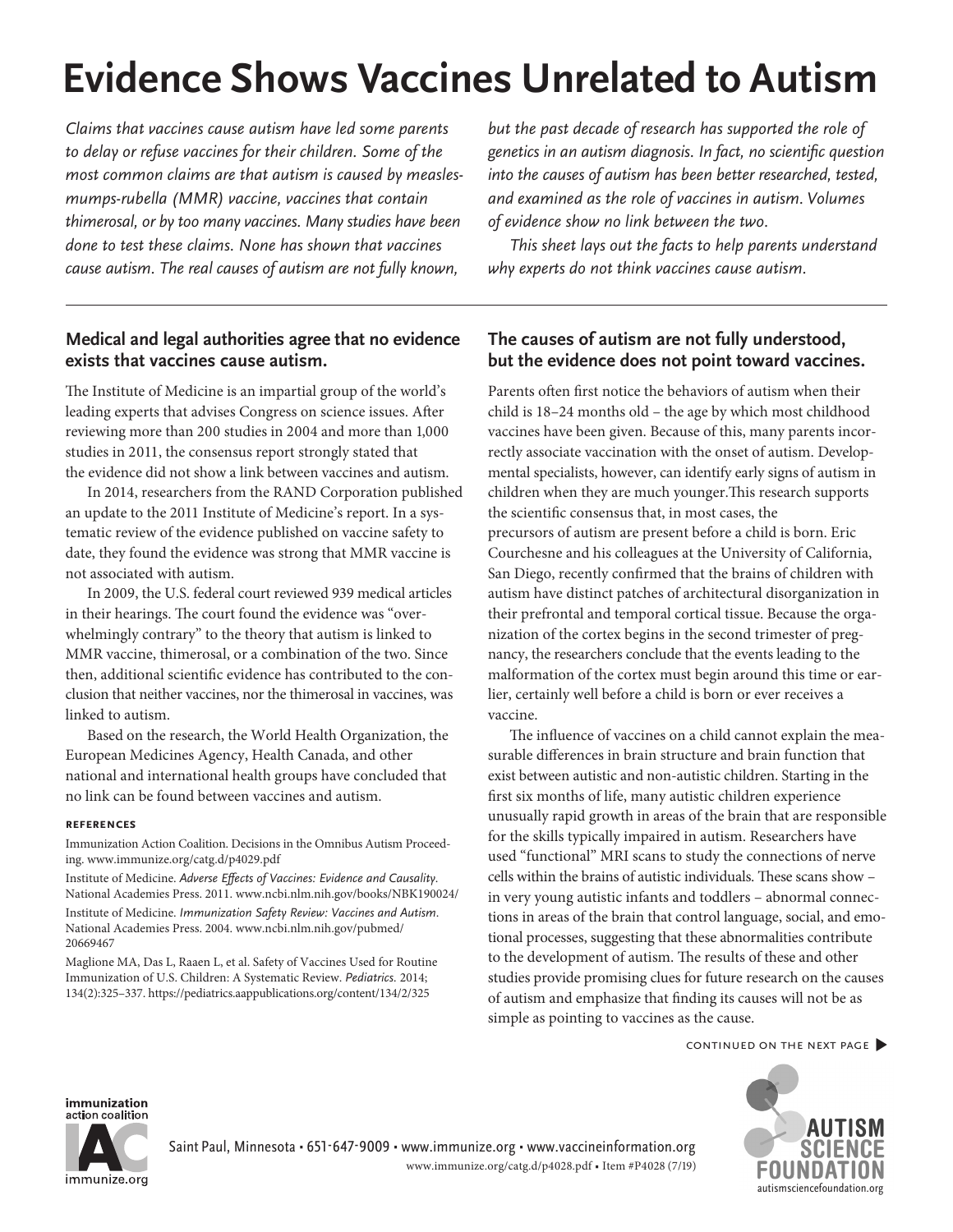What is known with great certainty is that genetics play a major role in determining whether a child will be autistic. The study of twins bears this out. Identical twins have 100% of their genes in common; fraternal twins have 50% in common (like any other pair of siblings). In more than three out of four cases, when one identical twin has a form of autism, the other one does too. Among fraternal twins, though, this is true for one out of about seven pairs, at most. A child who has one or more older siblings with autism is between 20 and 50 times more likely to be diagnosed with a form of autism, compared with a child who has no autistic older siblings. The vaccination history of these infant siblings has been investigated (see below). In addition, in families affected by autism, many parents and non-autistic siblings display mild autistic-like traits. The inherited or spontaneous mutations that seem to be associated with autism are in genes that control the development of the brain – including how brain cells develop and make circuits that operate correctly. This finding agrees with the discovery of abnormalities in the way the brain operates even in very young infants and toddlers with autism.

Just like any complex disorder, there are of course environmental factors that play a role. Scientists have found that being sick during pregnancy triggers an immune response that contributes to an autism spectrum disorder (ASD) diagnosis. Multiple studies have linked high levels of air pollution during pregnancy to risk of an ASD diagnosis. Metabolic disorders, like gestational diabetes and obesity, also increase the risk. Certain medications taken during pregnancy also have been shown to cause autism. Scientists are working with families to explore every possible association.

#### **references**

Autism Science Foundation. [www.autismsciencefoundation.org](http://www.autismsciencefoundation.org)

Centers for Disease Control and Prevention (CDC), National Center for Birth Defects and Developmental Disabilities. Autism Spectrum Disorders. [www.cdc.gov/ncbddd/autism/facts.html](http://www.cdc.gov/ncbddd/autism/facts.html)

National Institutes of Health. National Institute of Child Health and Development: Autism Spectrum Disorder (ASD): NICHD Research Information. [www.nichd.nih.gov/health/topics/autism/researchinfo/Pages/default.aspx](http://www.nichd.nih.gov/health/topics/autism/researchinfo/Pages/default.aspx)

# **A baby's immune system can easily handle the vaccines recommended for infants and toddlers.**

Some people worry that receiving too many vaccines early in life can overwhelm a baby's immune system and that this might somehow lead to autism. This doesn't fit with what we know about the remarkable capacity of the immune system. From the moment of a baby's birth, the immune system begins coping with microorganisms in the form of bacteria, viruses, and fungi. Like vaccines, these microorganisms contain foreign antigens – proteins that stimulate the immune system. When you realize

that a single bacterium contains a larger variety and number of antigens than are found in all the recommended early childhood vaccines combined, you can see that a baby's immune system, which copes with exposure to countless bacteria each day, can easily withstand exposure to the antigens in vaccines.

### **references**

Offit PA, Quarles J, Gerber MA, et al. Addressing Parents' Concerns: Do Multiple Vaccines Overwhelm or Weaken the Infant's Immune System? Pediatrics. 2002;109(1):124–129. [http://pediatrics.aappublications.org/cgi/con](http://pediatrics.aappublications.org/cgi/content/abstract/109/1/124)[tent/abstract/109/1/124](http://pediatrics.aappublications.org/cgi/content/abstract/109/1/124)

Vaccine Education Center, Children's Hospital of Philadelphia. Too Many Vaccines? What You Should Know. [www.chop.edu/export/download/pdfs/](http://www.chop.edu/export/download/pdfs/articles/vaccine-education-center/too-many-vaccines.pdf) [articles/vaccine-education-center/too-many-vaccines.pdf](http://www.chop.edu/export/download/pdfs/articles/vaccine-education-center/too-many-vaccines.pdf)

## **No links exist between autism and thimerosal.**

A mercury-containing compound, thimerosal has been used since the 1930s as a vaccine preservative in vials that contain several doses of vaccine (called multi-dose vials). Before giving a vaccine, a healthcare professional inserts the needle of the syringe that will be used to administer the vaccine into the stopper of the multi-dose vial and draws out a single dose of vaccine. When the needle pierces the stopper, it is possible that contaminants from outside the vial might be introduced, even when sterile technique is used. Thimerosal keeps bacteria or other microorganisms that might have entered the vaccine vial from multiplying.

Studies to determine if a relationship exists between thimerosal-containing vaccines and autism have taken two different approaches: (1) some examined groups of children who had received childhood vaccines that contained varying amounts of thimerosal. Autism occurred at essentially the same rate, no matter how much or little thimerosal the children had received. (2) Other studies took the opposite approach, comparing autistic and non-autistic children to see if the autistic children had received more thimerosal-containing vaccines. No significant differences were found in the number of thimerosalcontaining vaccines the two groups had received. Finally, researchers have utilized monkey models to mimic the administration of thimerosal in a number of vaccines and tracked outcome.These studies were supported by anti-vaccine groups and found no effect of thimerosal on behavioral or neuropathological outcome in monkeys.

#### **references**

American Academy of Pediatrics. Vaccine Safety: Examine the Evidence. [www.aap.org/en-us/documents/immunization\\_vaccine\\_studies.pdf](http://www.aap.org/en-us/documents/immunization_vaccine_studies.pdf)

Gadad BS, Li W, Yazdani U, et al., Proceedings of the National Academy of Sciences USA, 2015; 112(40): 12498–12503. [https://www.pnas.org/](https://www.pnas.org/content/112/40/12498) [content/112/40/12498](https://www.pnas.org/content/112/40/12498)

Pichichero ME, Gentile A, Giglio N, et al., Mercury Levels in Newborns and continued on the next page�